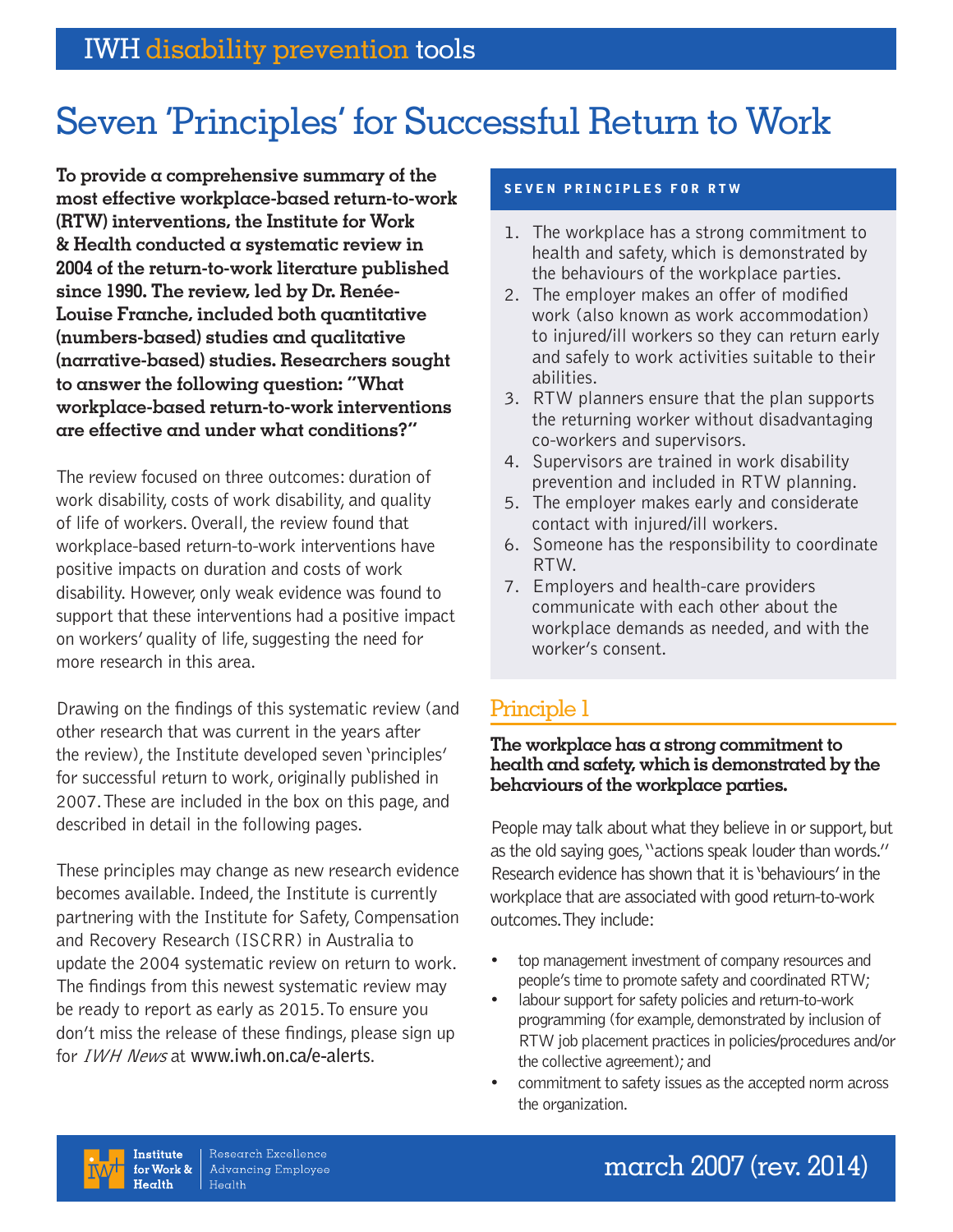The systematic review done at IWH by Franche et al (9,10,21) found evidence to support this in numerous studies (1,6,12,19,20,29). Studies of disability management interventions where there was strong union support (6,19,20,29) yielded positive results; i.e. reductions in work disability duration and cost. Results of qualitative studies (3,4,7,11) included in the review spoke directly to this; e.g. pointing out that a labour/ management collaborative approach in planning/implementing a RTW program can ensure there is no conflict between the collective agreement and the RTW process. During a roundtable discussion about the relationship between return to work and healthy workplaces (14), Andy King (Department Leader for Health and Safety, United Steel Workers of America) suggested that creating a RTW strategy could be a natural point of collaboration for organized labour and management.

## Principle 2

**The employer makes an offer of modified work (also known as work accommodation) to injured/ill workers so they can return early and safely to work activities suitable to their abilities.** 

The Franche et al systematic review (9,10) categorized the offer of accommodated work as a core element of disability management, leading to favourable outcomes. However, arranging appropriate accommodated work requires many considerations (21). An awkward fit of the worker with a modified work environment can contribute to breakdown of the RTW process (7,8,17) and should be avoided. In a published guide for employers (28), the Montreal Public Health Department states that, where possible, it's ideal to return a worker to his/her own work area where the environment, people and practices are familiar. In some cases, it will be helpful to employ the services of someone with ergonomics expertise. The Franche et al systematic review (9,10) suggests that ergonomic worksite visits should also be considered a core disability management component. This would mean that when return-to-work planners are encountering difficulty in creating an appropriate modified job, ergonomics expertise should be made available.

## Principle 3

### **RTW planners ensure that the plan supports the returning worker without disadvantaging coworkers and supervisors.**

Return-to-work planning is more than matching the injured worker's physical restrictions to a job accommodation. Planning must acknowledge RTW as a 'socially fragile

process' where co-workers and supervisors may be thrust into new relationships and routines (4,8,22). The qualitative component of the IWH review (9,21) indicated that, if others are disadvantaged by the RTW plan, it can lead to resentment towards the returning worker, rather than cooperation with the RTW process. Two examples illustrate where RTW plans may cause problems:

- 1. The injured worker may have to deal with co-workers who resent having to take over some of his/her work and, therefore, feel that the worker has managed to get an 'easier' job.
- 2. Supervisors may be required to fulfill production quotas in spite of accommodating a returning worker, and may not have the work that such accommodation requires fully acknowledged (3,4,8,12).

Workplaces that create individual RTW plans that anticipate and avoid these pitfalls will probably have better outcomes.

# Principle 4

## **Supervisors are trained in work disability prevention and included in RTW planning.**

Both the quantitative (2, 6,15,19,20,25,29,30) and qualitative (3,4,8,12,26) studies in the IWH systematic review (9,10,21) support this principle. Supervisors were identified as important to the success of RTW due to their proximity to the worker and their ability to manage the immediate RTW work environment. Educating managers and supervisors in areas such as safety training or participatory ergonomics was also found to contribute to successful RTW (5,6,12,19,20,29,30). Discussions with workers and supervisors who participated in interactive workshops at an Ontario health and safety conference (26) reinforced that, when supervisors are left completely out of the RTW planning process, they feel ill equipped to accommodate returning workers. Dr. Glen Pransky (Director, U.S. Liberty Mutual Research Institute for Safety) reports positive results (23) from a program in which supervisors were given ergonomics and safety training, and taught how to be positive and empathetic in early contact with workers, as well as how to arrange accommodations, follow up and solve problems on a regular basis.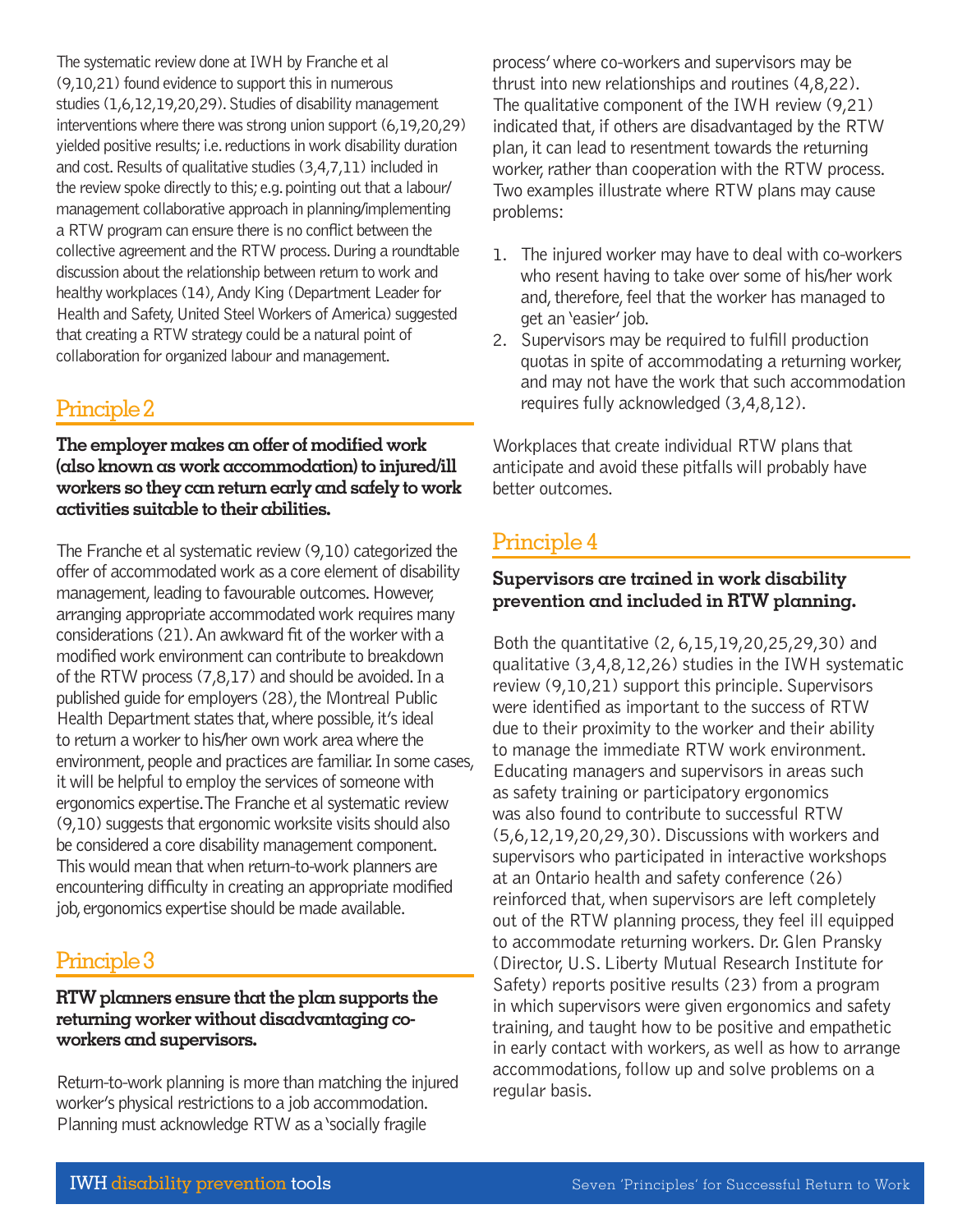#### **The employer makes early and considerate contact with injured/ill workers.**

The Franche et al systematic review (9,10) states that 'early' contact is a core component of most disability management programs, and thus associated with better RTW results. Contact 'within the first week or two' should be seen as a guideline only, as the actual time-frame may vary depending on the worker's specific situation. Ideally the contact is made by the immediate supervisor as this helps the worker to feel connected to his/her workplace and colleagues. Pransky (21) maintains that the contact should signify that the employer cares about the worker's well-being, and should not involve issues such as discussing injury causation or blame. Also, if the worker feels that the contact is a reflection of the employer's concern about finances and not about his/ her health, this can poison the RTW process. Finally, the worker's general perception about the workplace and its concern for workers (3,7,8,12,24,27) will influence how he/ she responds to employer contact. The qualitative component of the systematic review (21) indicates that, in general, early contact is most successful when it builds on a workplace environment characterized by a shared sense of goodwill and confidence (4,8,16,21,24).

## Principle 6

### **Someone has the responsibility to coordinate RTW.**

Studies in the Franche et al systematic review (9,10,21) described successful RTW programs as involving a RTW coordinator whose responsibility it was to coordinate the RTW process (1,2,5,6,12,13,17,25,30). The coordination role may be performed by someone in the company or by someone external. In either case, this coordination role involves:

- providing individualized planning and coordination that is adapted to the worker's initial and on-going needs;
- ensuring that the necessary communication does not break down at any point; and
- ensuring that the worker and other RTW players understand what to expect and what is expected of them (12).

RTW players include workers, co-workers, supervisors/ managers, health-care providers, disability managers and insurers. As noted in Principle 2, consideration of the needs of these various players will facilitate the RTW process and help to ensure its success.

# Principle 7

#### **Employers and health-care providers communicate with each other about the workplace demands, as needed, and with the worker's consent.**

The Franche et al systematic review (9,10) showed that contact between workplaces and health-care providers reduced work disability duration. In these studies, contact ranged from a simple report sent back to the workplace, to a more extensive visit to the workstation by a health-care provider. On a case-by-case basis, the health-care providers involved might include one or multiple providers (such as physicians, chiropractors, ergonomists, kinesiologists, occupational therapists, physiotherapists and nurses). They can play a significant role in the RTW process as the injured worker is often looking to his/her health provider(s) for information about his/her condition and for returnto-work advice. It follows that the more these players understand the worker's job and the workplace's ability to provide accommodation, the better able they are to advise the worker and participate in informed RTW decisionmaking. In straightforward situations, where the worker's return is uncomplicated, contact may not be necessary; in other cases, it should happen. Permission from the worker needs to be given for this contact to proceed. The degree and nature of the contact between the workplace and health-care providers can vary depending on individual circumstances, including:

- a paper-based information exchange (e.g. information on job demands and/or work accommodation options sent to the family doctor by the employer);
- a telephone conversation about work and job demands (initiated by either party); and
- a workplace visit by a health-care provider to view the work activities and converse directly with the supervisor or employer.

In some cases, a health-care provider may be involved in delivering a fully integrated clinical and occupational approach to RTW, including medical assessment, followup and monitoring, plus jobsite evaluations and ergonomic interventions (5,6,18,28).

The qualitative study included in the Franche et al systematic review (8) showed that employers who have difficulty contacting physicians, or who feel that physicians delay RTW, may end up second-guessing the worker's doctor when making judgments about the worker's recovery and ability to RTW. For that reason, family physicians who do not have time to consult with the workplace or make a